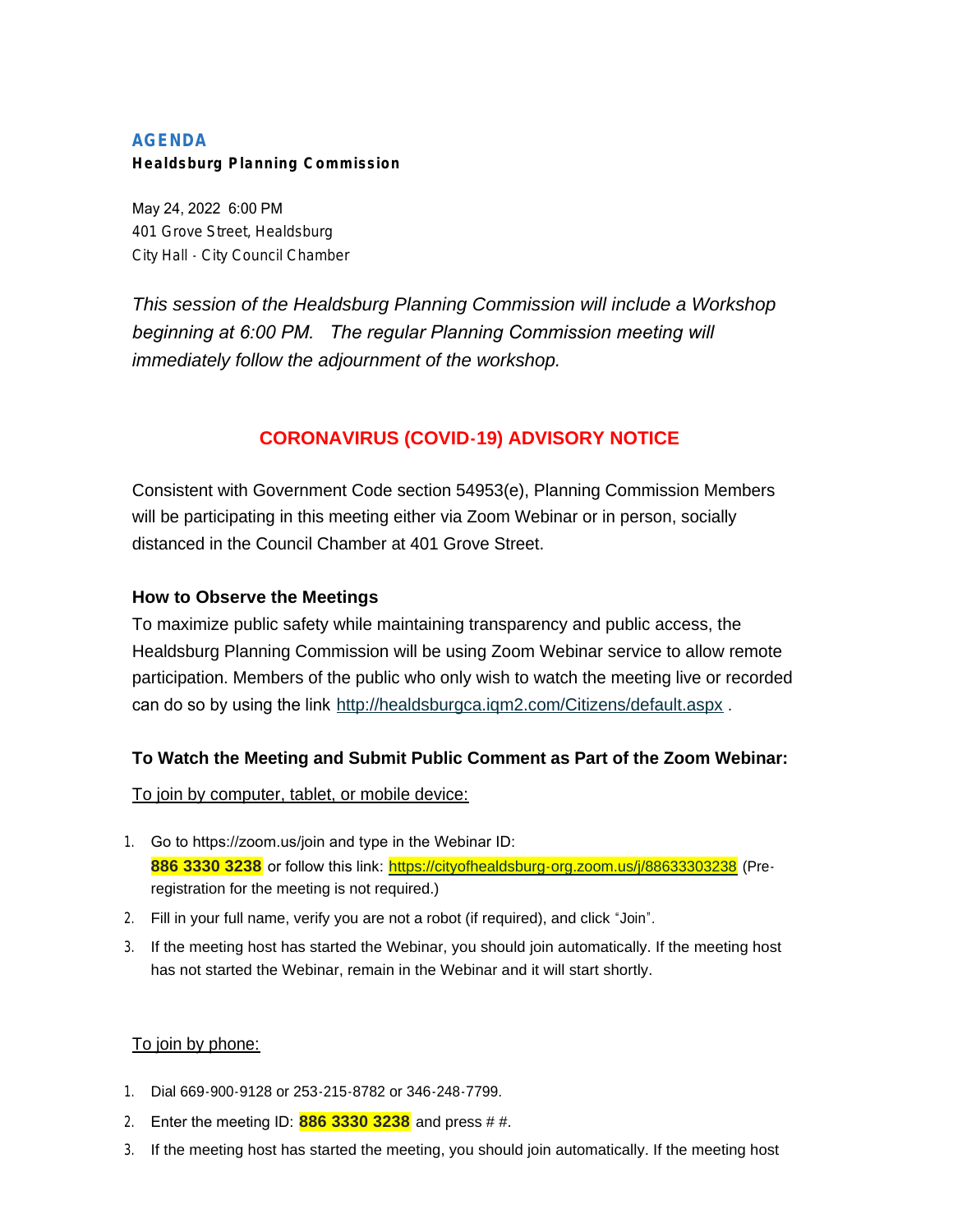has not started the meeting, remain in the meeting and it will start shortly.

### **To Submit Public Comment**

#### By computer, tablet, or mobile device:

- 1. In the bottom center of the screen is a hand icon, click on "Raise Hand". The hand icon will place you in line to speak.
- 2. When it is your turn to comment, the meeting moderator will call upon you to comment. State your first name, last name, address, and comment. Each speaker will be given no more than three (3) minutes to make your comment.
- 3. When you are done commenting, please remember to lower hand.

### By phone:

- 1. Press \*9 to raise your hand.
- 2. When it is your turn to comment, the meeting moderator will call the last four digits of your phone number. Press \*6 to speak at that time. State your first name, last name, address, and comment. Each speaker will be given no more than three (3) minutes to make your comment.
- 3. At the conclusion of your comments or when three minutes has passed, the meeting host will remove your ability to talk.

### **Americans with Disabilities Act Accommodations**

Any member of the public who needs accommodations should email staff at ssumpter@healdsburg.gov or by calling 707-431-3346. Staff will use their best efforts to provide reasonable accommodations to provide as much accessibility as possible while also maintaining public safety in accordance with the city procedure for resolving reasonable accommodation requests. All reasonable accommodations offered will be listed on the city website at https://www.ci.healdsburg.ca.us/406/ada---publicaccessibility .

---------------------------------------

## **Planning Commission Workshop**

- 1. **CALL TO ORDER/INTRODUCTIONS**
- 2. **ROLL CALL**
- 3. **DISCUSSION (Workshop)**

**Application:** DR 2017-17 and HT-2021-02 Healdsburg Avenue Apartments

**Project** 

**Description:** Proposal for Design Review and Heritage Tree Permit to remove five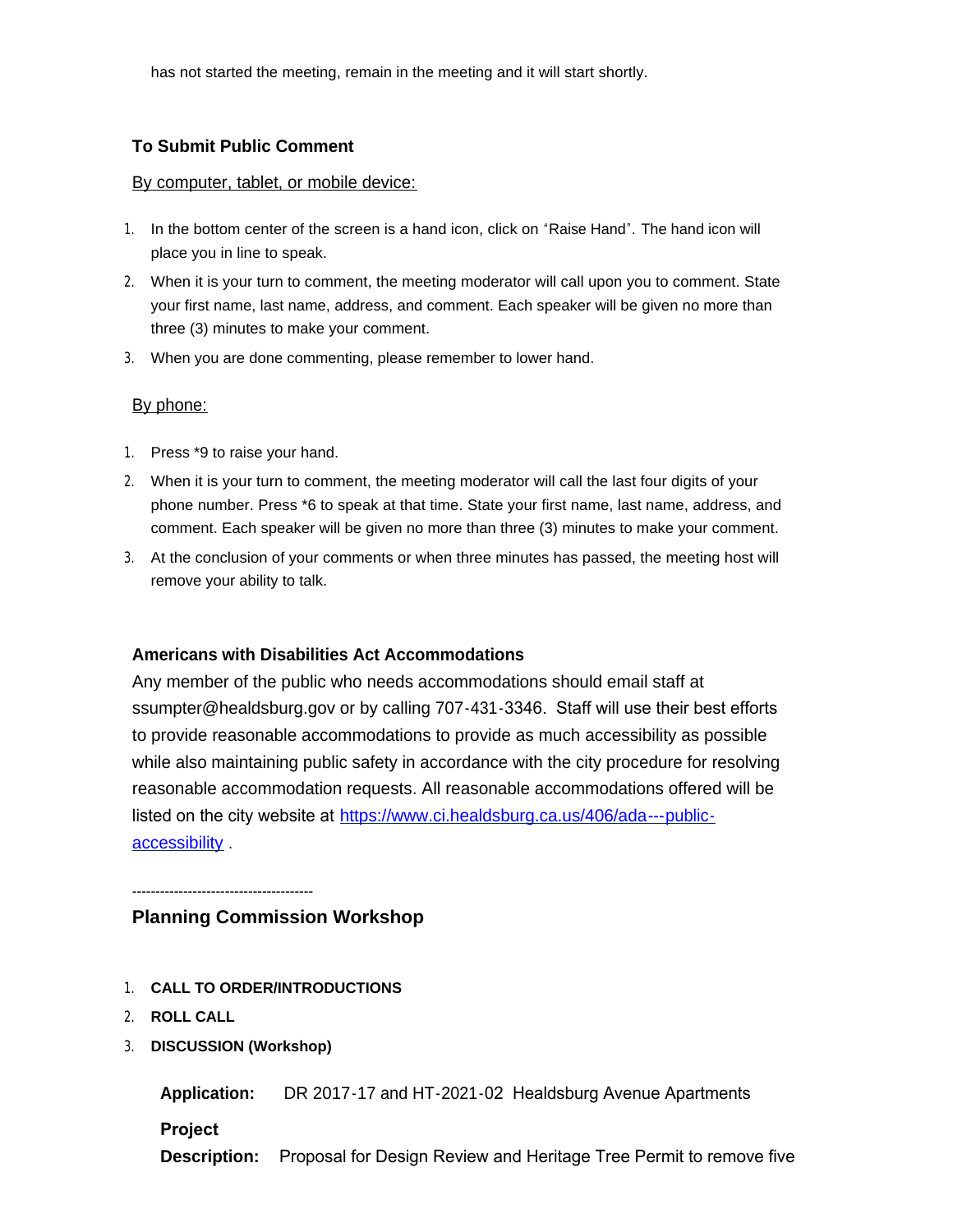existing dwellings and construct a two-story, 30-unit apartment project on a 1.2-acre site. Project includes a density bonus and the removal of multiple trees. Driveway access to the 45 parking spaces will be from Healdsburg Avenue

# **The purpose of the workshop is to introduce the project to the Planning Commission and community and to obtain input. No official action will be taken at this meeting**

- **Location**: 3 Healdsburg Avenue, Healdsburg, (southwest corner of Healdsburg Avenue and Kennedy Lane), APN: 088-170-003
- **Applicant:** KHE Holdings, LLC

### **Environmental**

**Determination**: The workshop discussion is not a "project" pursuant to the California Environmental Quality Act (CEQA) Guidelines because the item for discussion does not involve an action and therefore no environmental determination is required. A project specific environmental analysis will be conducted once plans are resubmitted with any revisions based upon comments received at the Planning Commission workshop.

# **4. Adjournment**

-------------------

## **Planning Commission Regular Meeting**

#### 1. **ROLL CALL**

### 2. **ADMINISTRATIVE ACTIONS**

- A. Approval of May 24, 2022 Agenda
- B. Approval of April 26, 2022 Minutes
- C. Acceptance of Communications and Correspondence
- D. Declarations of Conflicts of Interest
- E. Disclosures of Ex Parte Communications

#### 3. **PUBLIC COMMENTS**

*This time is set aside to receive comments from the public regarding matters of general interest not on the agenda but related to Planning Commission business. Pursuant to the*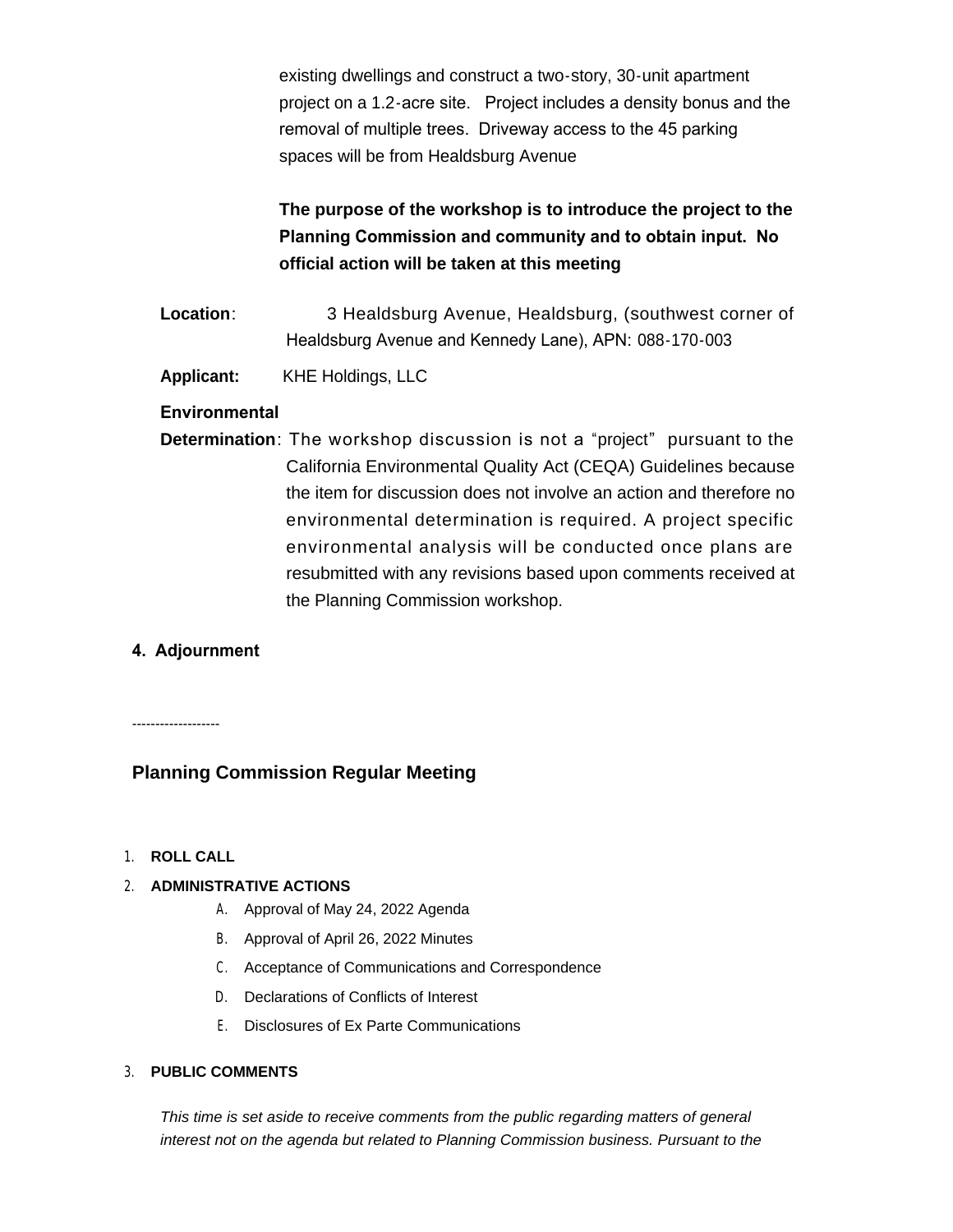*Brown Act, however, the Planning Commission cannot consider any issues or take action on any request during this comment period.*

### **4. PUBLIC HEARINGS**

| <b>Item</b><br>$\mathsf{A}$ . |                                                                                                                                                                                                                                                                                                                                                                                                       |
|-------------------------------|-------------------------------------------------------------------------------------------------------------------------------------------------------------------------------------------------------------------------------------------------------------------------------------------------------------------------------------------------------------------------------------------------------|
| <b>Description:</b>           | MISC 2022-04                                                                                                                                                                                                                                                                                                                                                                                          |
| <b>Project</b>                |                                                                                                                                                                                                                                                                                                                                                                                                       |
| <b>Description:</b>           | Review of the City of Healdsburg's Capital Improvement<br>Program (CIP) for Consistency with the Healdsburg General<br>Plan                                                                                                                                                                                                                                                                           |
| Location:                     | Citywide                                                                                                                                                                                                                                                                                                                                                                                              |
| <b>Applicant:</b>             | City of Healdsburg                                                                                                                                                                                                                                                                                                                                                                                    |
| <b>Environmental</b>          |                                                                                                                                                                                                                                                                                                                                                                                                       |
| Determination:                | The CIP is exempt from the California Environmental Quality<br>Act (CEQA) pursuant to Section 15061(b)(3), the<br>commonsense rule, of the CEQA Guidelines because the CIP<br>is a planning and funding planning document; each project<br>contained in the document will require an independent<br>environmental assessment appropriate to the nature of the<br>project prior to its implementation. |
| <b>5. NEW BUSINESS</b>        |                                                                                                                                                                                                                                                                                                                                                                                                       |

### **6. COMMISSIONER AND SUBCOMMITTEE REPORTS**

## **7. DIRECTOR'S REPORT**

## **8. ADJOURNMENT**

Scott Duiven, Planning Director, May 18, 2022

Posting: This agenda was posted on City bulletin boards and the City's website at least 72 hours prior to the meeting, in accordance with state law.

Availability of Written Materials: All written materials (e.g., staff reports, conditions, resolutions) prepared for items on this agenda are available for public review at least 72 hours prior to the meeting at the Planning and Building Department at 401 Grove Street and on the City's website at www.ci.healdsburg.ca.us. Written materials submitted after the posting of this agenda, but before the Commission meeting, will also be made available for public review in the Planning and Building Department. If written materials